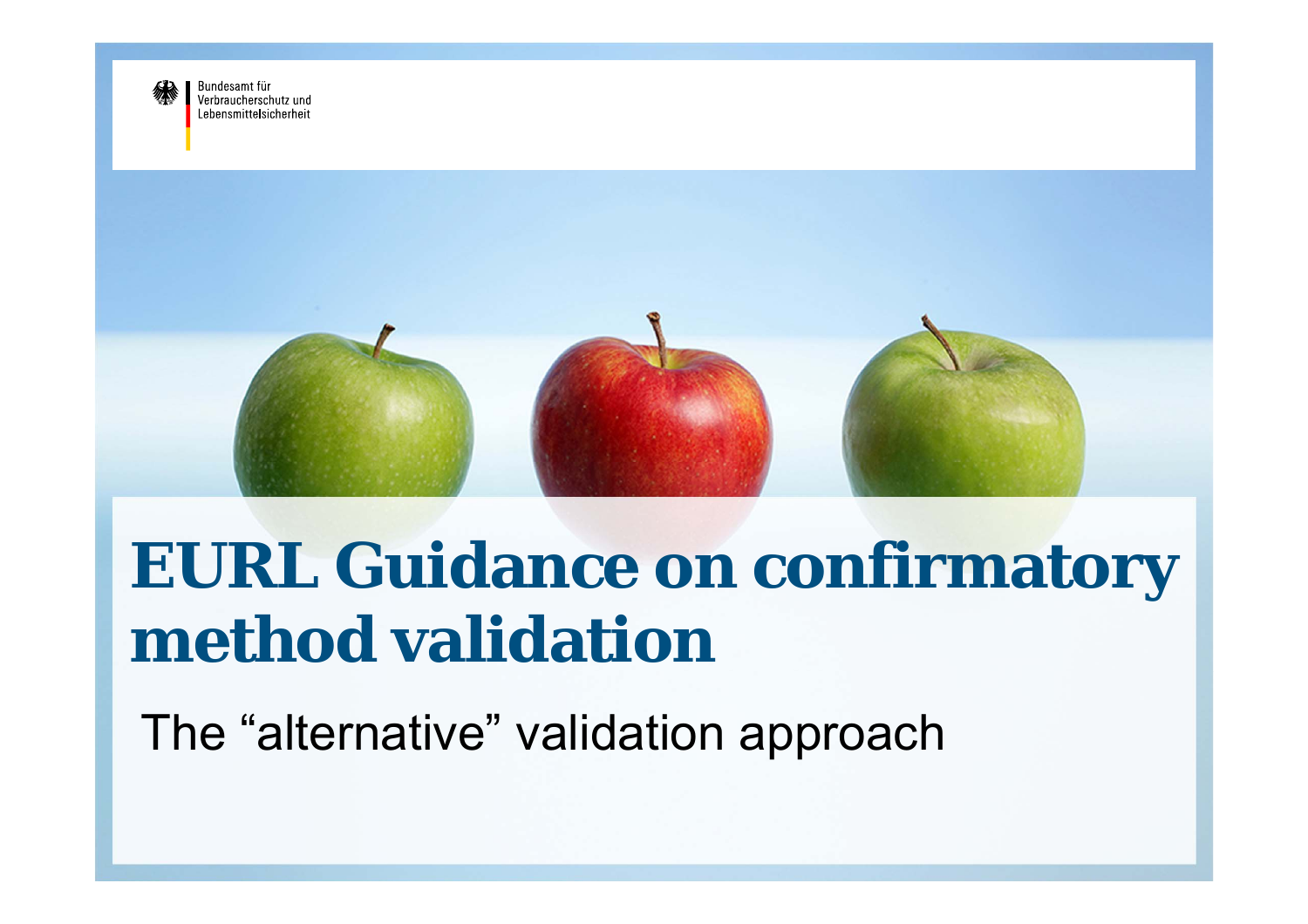

### **Contents**

- 1. Scope
- 2. Definitions
- 3. General remarks
- 4. Practical implementation
	- 4.1. Conventional validation approach

#### **4.2**.**Alternative validation approach**

- 4.2.1. Selection of analytes and concentration range
- 4.2.2. Design of experiment
- 4.2.3. Validation experiments
- 4.2.4. Validation study and samples
- 4.2.5. Parameter calculation
- 4.2.6. Interpretation of results
- 4.2.7. EURL service
- 5. Fitness for purpose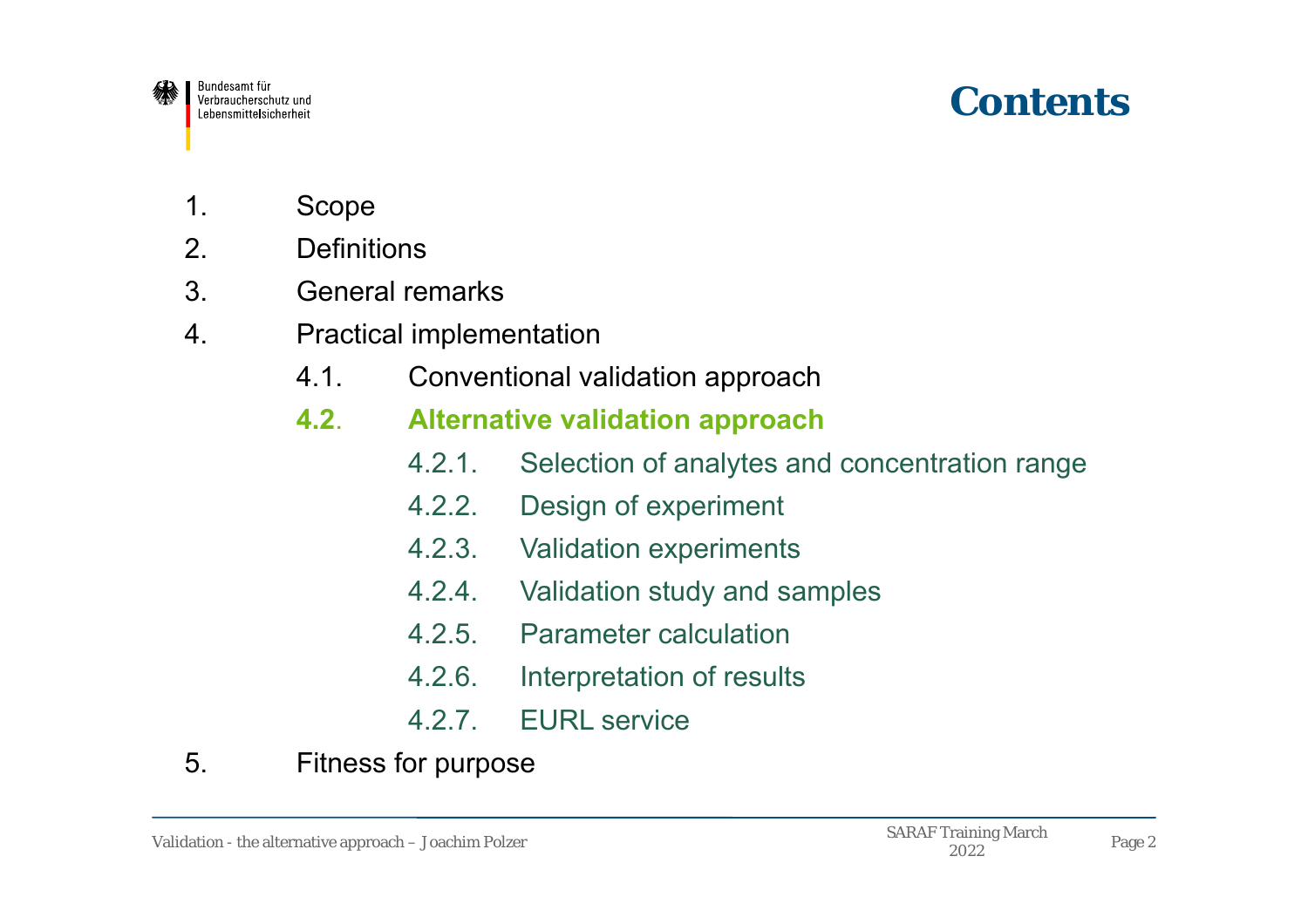

### **Characteristics ofthe alternative approach**

#### **Experimental design based validation**

- • Factorial approach: controlled variation of selected factors
	- Statistically sound precision data (combination of factorial and random effects and estimation of its size)
	- Integrated ruggedness investigation
	- Stability investigations not included
- $\bullet$ Validation of **concentration ranges** instead of distinct levels
- • Efficient use of experiments / sample numbers for maximum information output
	- – Precision, recovery, sensitivity, measurement uncertainty and critical concentrations determined simultaneously; (method optimisation potential)
- •Applicable to semi-quantitative (screening) methods

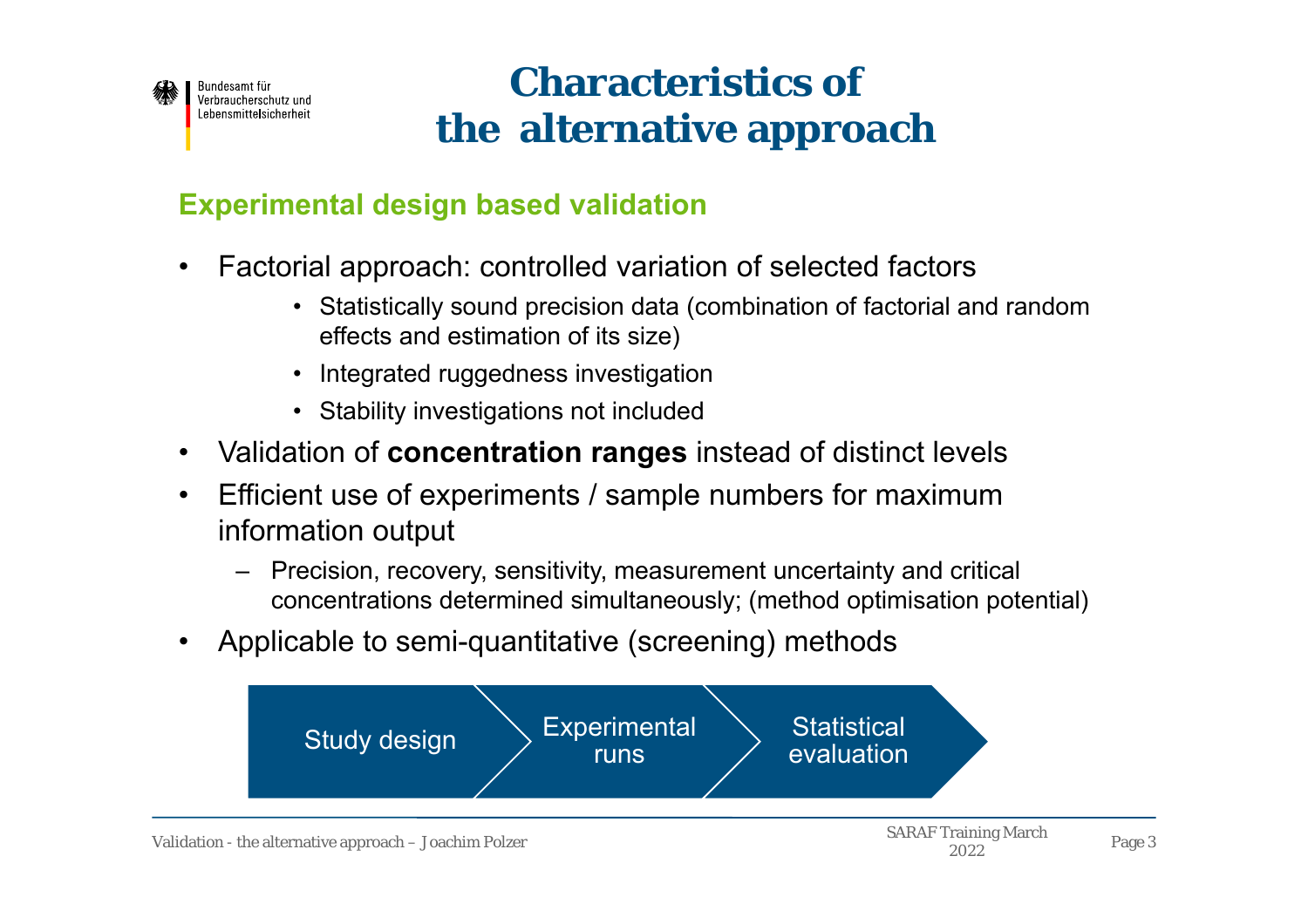

#### $\bullet$ **Selection of analytes**

- Consideration of EURL recomendations (minimum required …)
- $\bullet$  **Selection of concentration ranges**
	- Lowest fortification level should yield reliable signal
		- Requirements for confirmation do not need to be fulfilled at this level in all cases
	- Minimum of 5 different fortification levels is recommended

| <b>Residue</b>      | <b>Concentration range</b> |
|---------------------|----------------------------|
| I RPA               | $0.5 - 1.5$ RPA            |
| <b>Unauthorised</b> | 1.0 - 3.0 LCL              |
| <b>Authorised</b>   | $0.1 - 1.5$ MRL/ML         |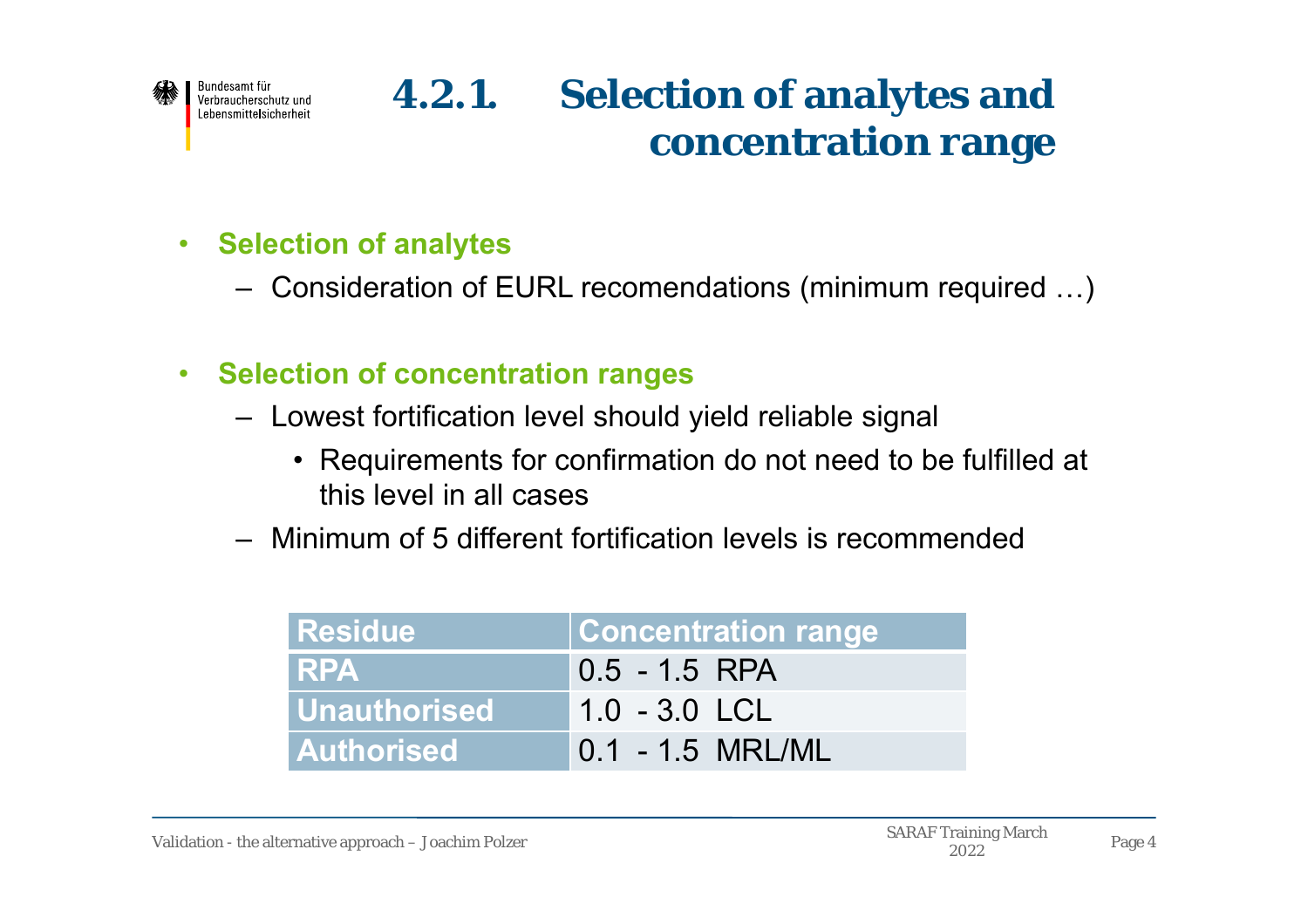## **4.2.2. Design of Experiments**

- $\bullet$  **Brainstorming (based on a method description)**
	- Which factors might have an influence on the result ?
	- Which factors might be controlled / set ?
	- Which factors are random ?
- $\bullet$  **Types of Factors**
	- "design factors" (mainly method-specific)
	- "noise factors" (mainly sample-specific)

In general:

- design factors are parameters which can be defined in the method
- -Noise factors may vary from analytical series to analytical series.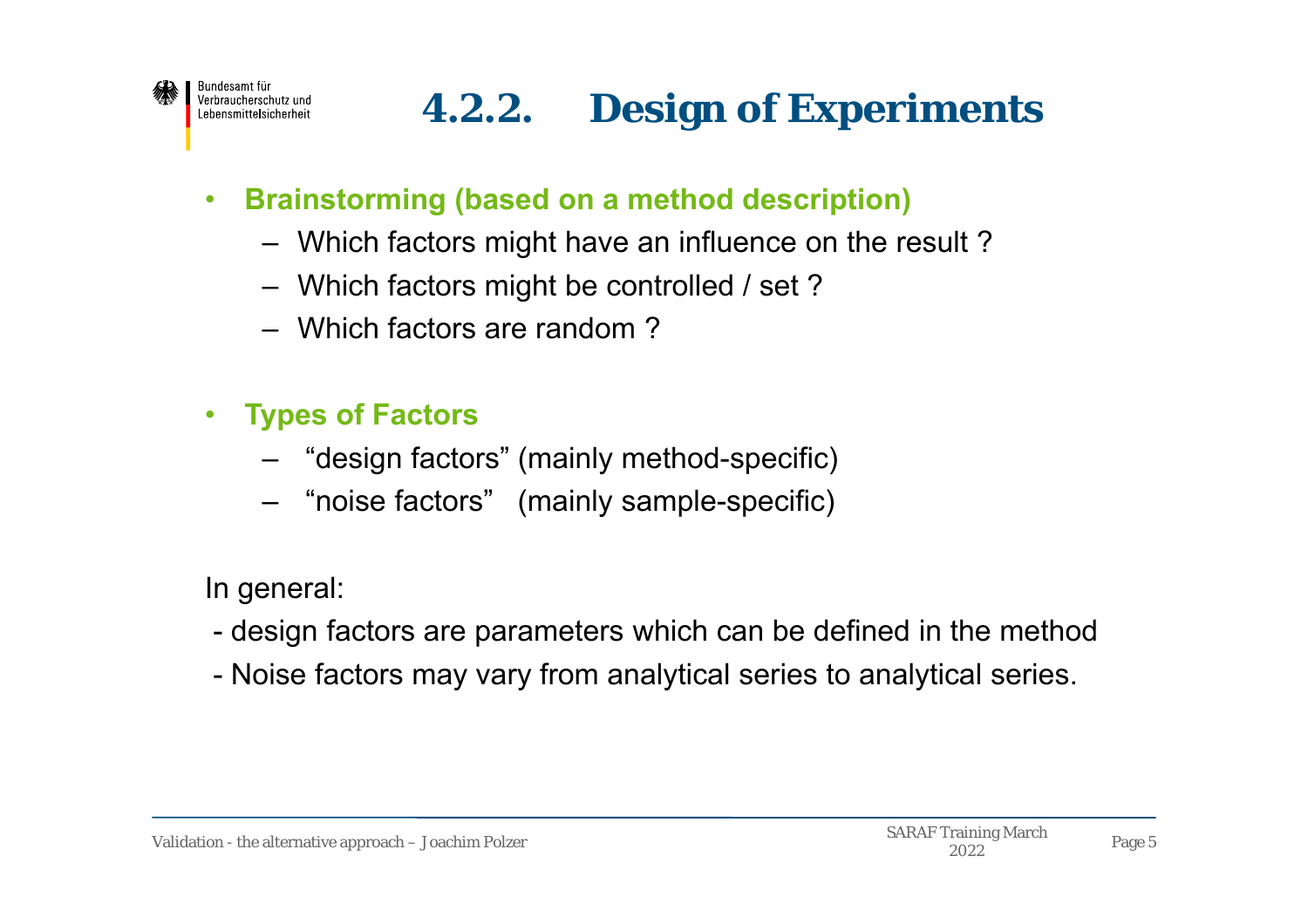## **4.2.2. Design of Experiments**

#### $\bullet$ **Examples of Factors and Factor Levels**

- **Matrix**
	- Species, matrix (muscle, liver, plasma, …), fat content, …

#### – **Measurement**

- Instrument, injection volume, dilution, …
- **Operator**
	- Familiar/unfamiliar with the method, A-team/B-team, …
- **Sample preparation**
	- Lot/supplier of chemicals/cartridges, sample size, filtration, …
- **Sample storage**
	- Storage conditions / storage duration of samples/extracts…
- **Technical factors**
	- HPLC column (different manufactures, lot, age), evaporation devices, …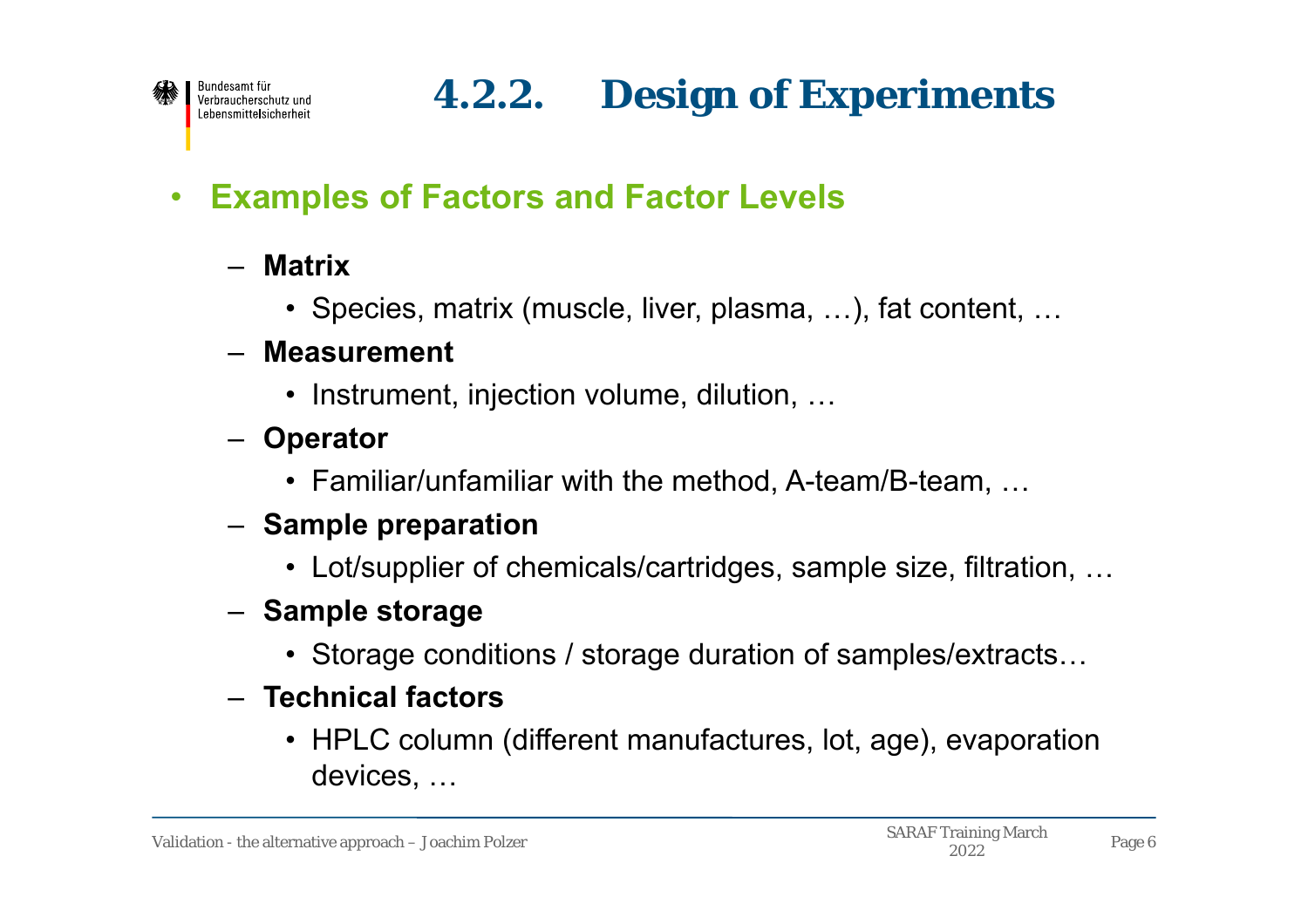

### **Basis : Orthogonal Experimental Design**



**Variation of 7 factors (A-F) at 2 levels (A/a, B/b, C/c, …)**

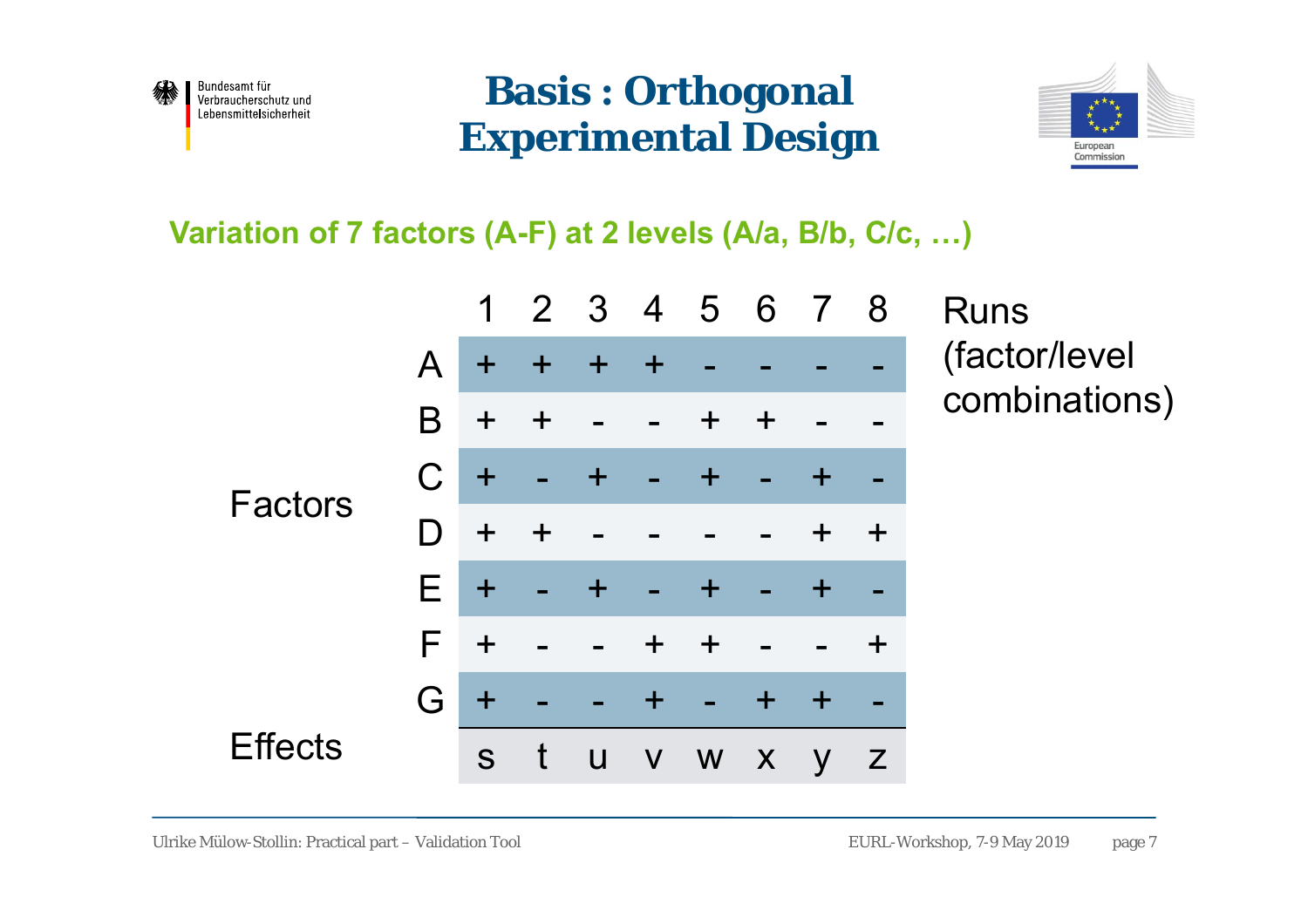







```
Example:
t = A \circ B \circ c \circ D \circ e \circ f \circ g
```

```
To assess effect of a \rightarrow A:
(s+t+u+v)/4 - (w+x+y+z)/4
```

```
Limited number of experiments but maximised
number of investigated effects!
```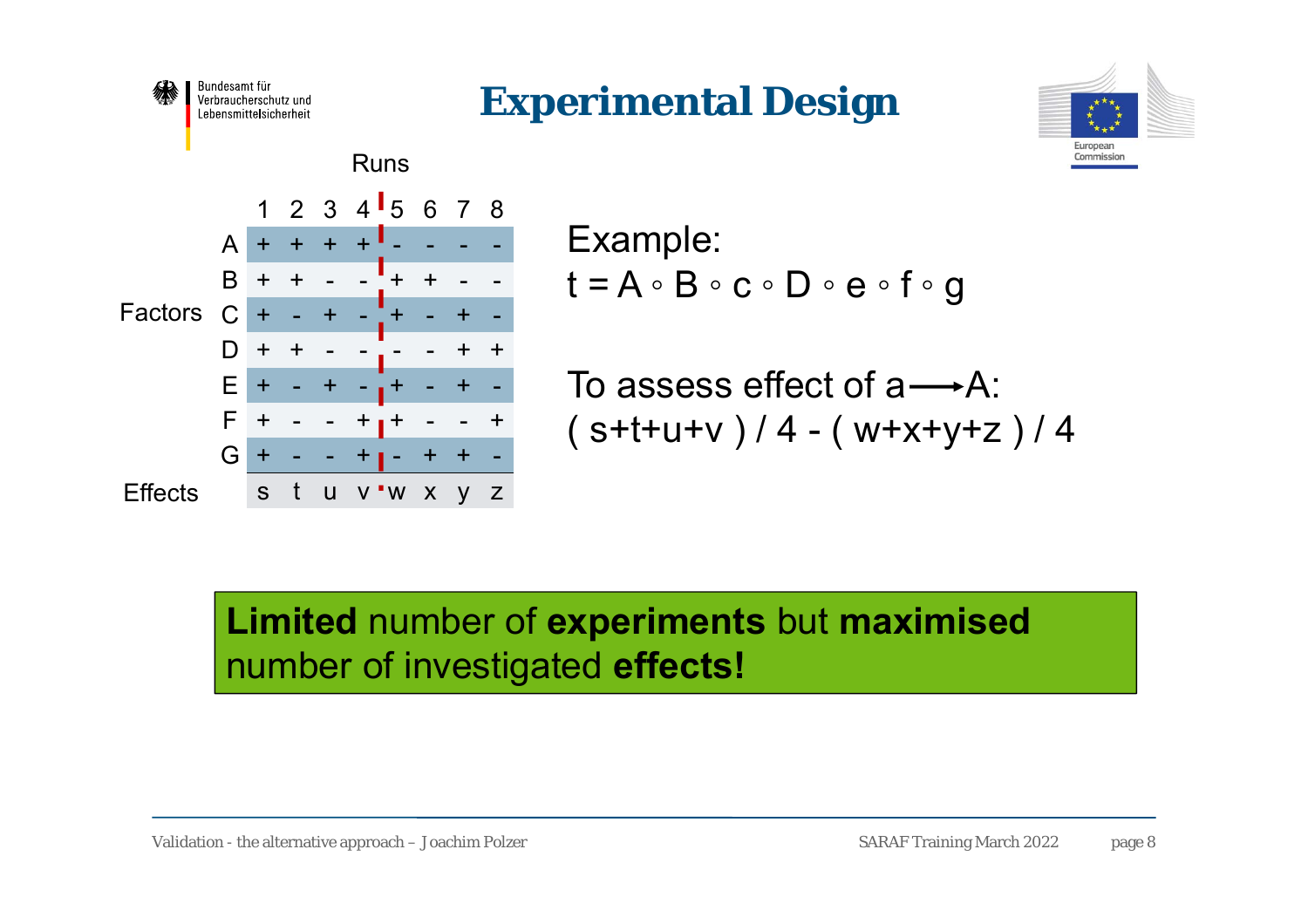

Bundesamt für Verbraucherschutz und Lebensmittelsicherheit

**Study design : Example**

#### **Selected factors and factor levels**

|             | <b>Factor</b>    | Level "+"           | Level "-"      |
|-------------|------------------|---------------------|----------------|
| A           | matrix           | plasma              | serum          |
| Β           | species          | pig                 | turkey         |
| $\mathbf C$ | operator         | unfamiliar          | familiar       |
| D           | amount of matrix | 2g                  | 1 <sub>g</sub> |
| E.          | storage of final | 2-3 days of storage | immediate      |
|             | extract          | at $+4$ °C          | analysis       |
| F.          | filtration       | none                | 100 kDa        |
| G           | final volume     | 250 µL              | 150 µL         |

#### **…. + analyte list and concentration range**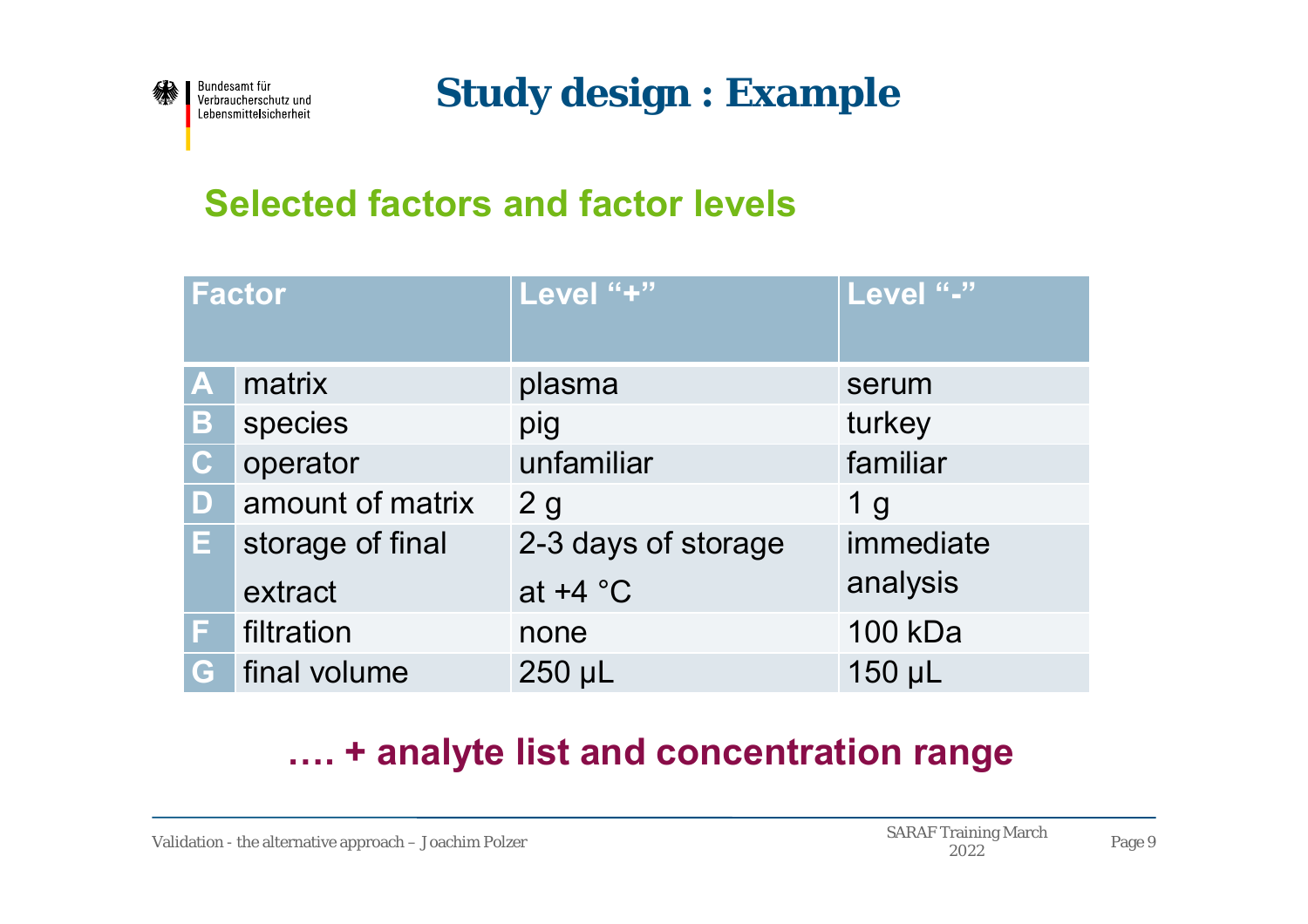Bundesamt für Verbraucherschutz und Lebensmittelsicherheit

#### **8 "runs" (8 different factor level combinations)**

- –Random order to minimise influence of systematic effects
- –recommendation: max. 2 runs per week

| <b>Validation</b><br><b>series</b> | <b>Run</b> | <b>Matrix</b> | <b>Species</b> | <b>Operator</b> | <b>Amount</b><br><b>of</b><br>matrix | <b>Storage of extract</b>         | <b>Filtration</b> | <b>Final</b><br>volume |
|------------------------------------|------------|---------------|----------------|-----------------|--------------------------------------|-----------------------------------|-------------------|------------------------|
| $\mathbf 1$                        | run<br>04  | plasma        | turkey         | familiar        | 1 <sub>g</sub>                       | immediate analysis                | no                | $250$ µL               |
| 2                                  | run<br>08  | serum         | turkey         | familiar        | 2g                                   | 2-3 days of storage at<br>$+4 °C$ | no                | $150$ µL               |
| 3                                  | run<br>01  | plasma        | pig            | unfamiliar      | 2g                                   | 2-3 days of storage at<br>$+4 °C$ | no                | $250$ µL               |
| $\overline{4}$                     | run<br>07  | serum         | turkey         | unfamiliar      | 2 <sub>q</sub>                       | immediate analysis                | yes               | $250 \mu L$            |
| $5\phantom{.}$                     | run<br>02  | plasma        | pig            | familiar        | 2g                                   | immediate analysis                | yes               | $150$ µL               |
| 6                                  | run<br>06  | serum         | pig            | familiar        | 1 <sub>g</sub>                       | 2-3 days of storage at<br>$+4 °C$ | yes               | 250 µL                 |
| $\overline{7}$                     | run<br>03  | plasma        | turkey         | unfamiliar      | 1 <sub>g</sub>                       | 2-3 days of storage at<br>$+4 °C$ | yes               | $150 \mu L$            |
| 8                                  | run<br>05  | serum         | pig            | unfamiliar      | 1 <sub>g</sub>                       | immediate analysis                | no                | 150 µL                 |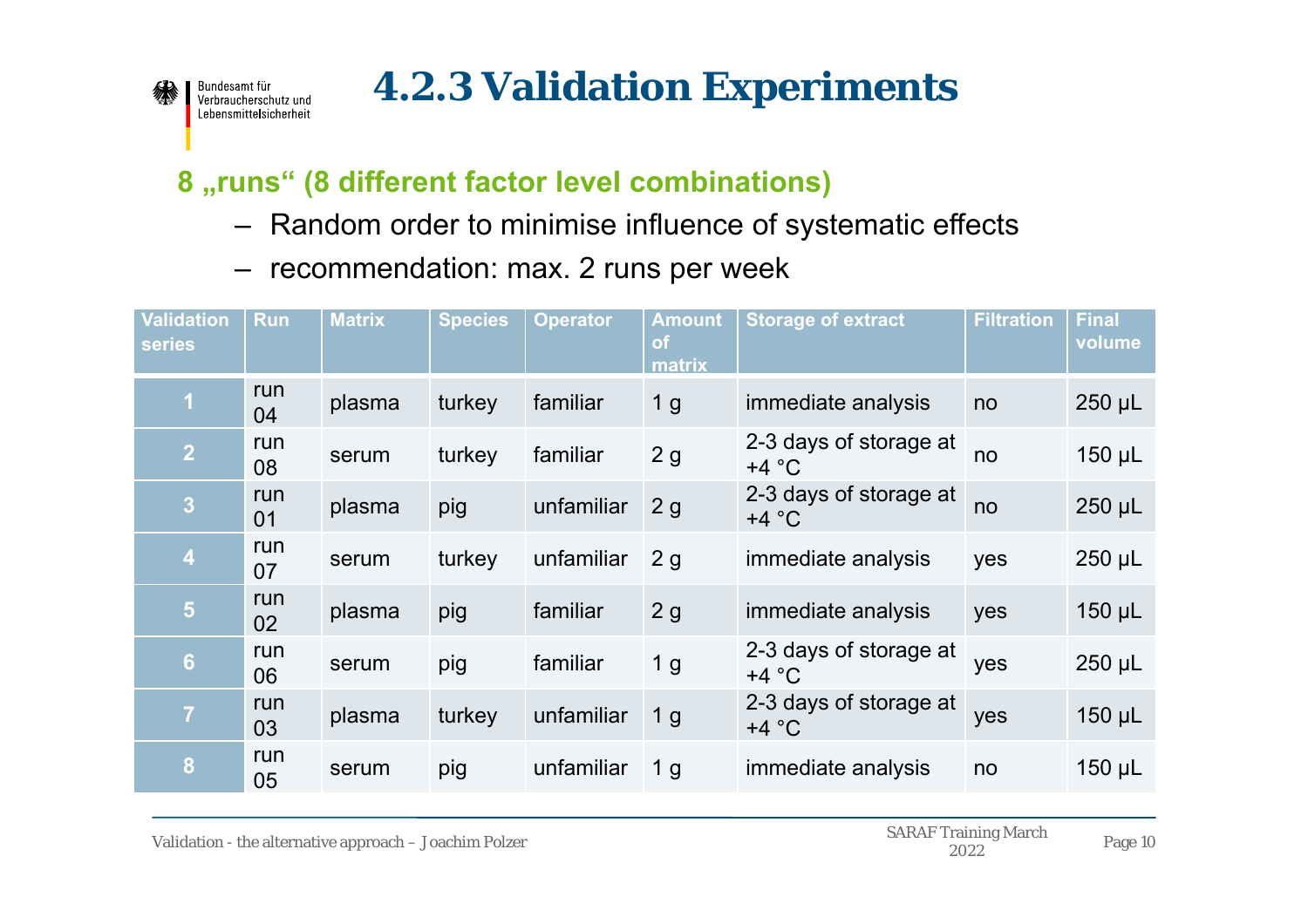

### **4.2.4 Validation study and samples**

#### **Practical implementation : 8 validation "runs"**

- Each run consists of :
- Spiked matrix samples
- Calibration curve
- "QA samples"

#### **Minimum required samples for one run (one validation series)**

|                                                                                                 | # Samples | <b>Performance characteristic</b>                                                                                               |
|-------------------------------------------------------------------------------------------------|-----------|---------------------------------------------------------------------------------------------------------------------------------|
| 5 aliquots from 1 batch, fortified prior to<br>extraction at 5 different levels#                | 5         | within-lab reproducibility, repeatability,<br>trueness, $CC\alpha$ , $(CC\beta^{\ddagger})$ , absolute<br>recovery*, ruggedness |
| 5 aliquots from 1 batch, fortified prior to<br>extraction at 5 different levels#                | 5         | matrix calibration curve                                                                                                        |
| 5 standard solutions#                                                                           | (5)       | standard calibration curve                                                                                                      |
| 1 matrix blank sample**                                                                         | 1         | specificity / selectivity                                                                                                       |
| 1 matrix blank sample fortified with internal<br>standard(s)                                    |           | specificity / selectivity                                                                                                       |
| 1 matrix blank sample fortified with analyte(s)<br>and internal standard(s) at a relevant level |           | relative matrix effect***                                                                                                       |
| <b>Total</b>                                                                                    | 13 (18)   | For 8 runs: 104 (144) samples                                                                                                   |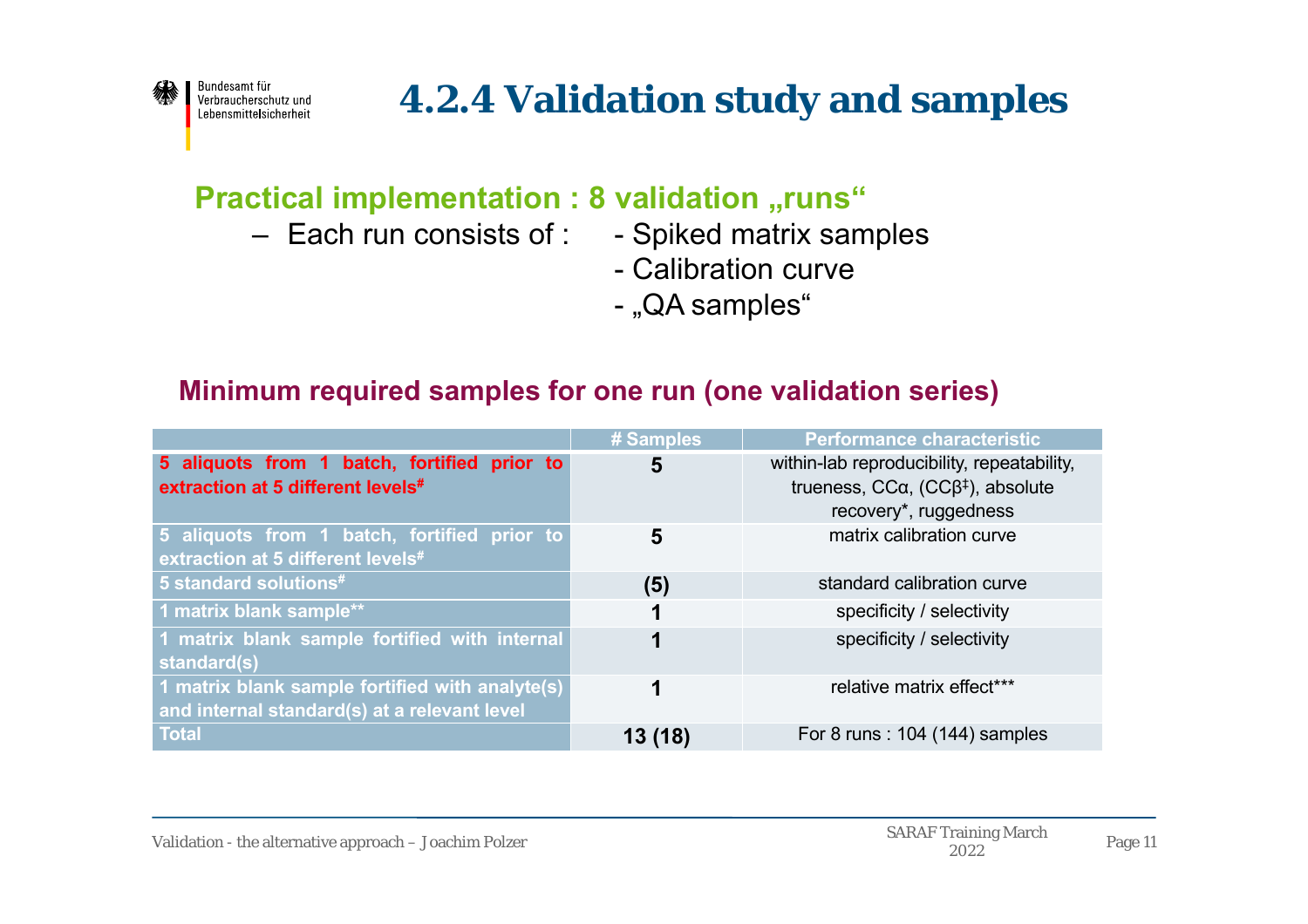

## **4.2.4 Validation study and samples**

#### **Required samples / analysis**

- •Minimum of 104 (144) sample preparations for a full validation
- •9 -16 different blank matrix samples ("batches") required
- •Minimum time of 4 weeks

#### **Data preparation**

- •Quantification of the samples against matrix/standard calibration
- • Check of Fulfilment of confirmation critieria (RT, ion ratios) for each sample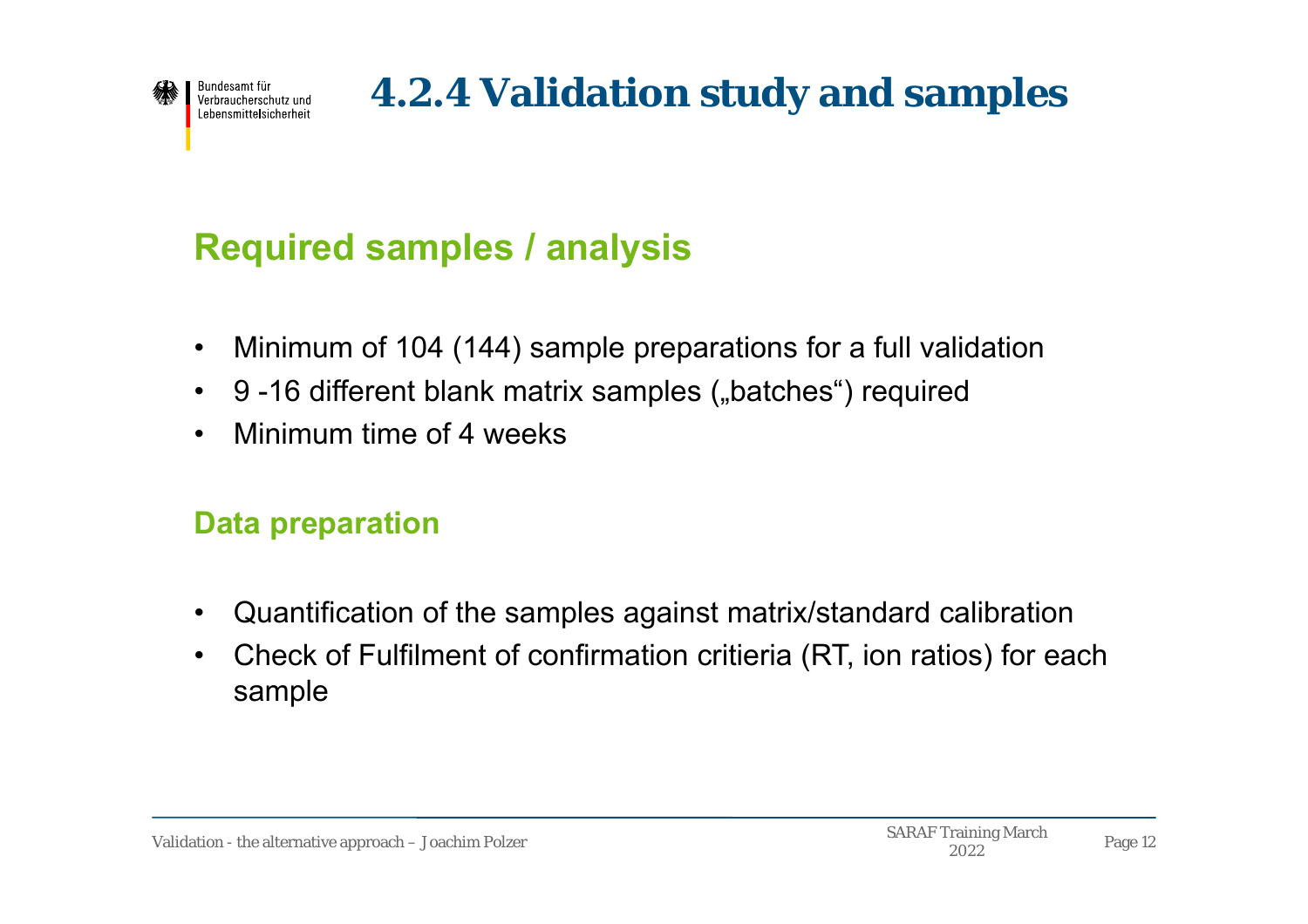

### **4.2.5 Validation parameters**

#### - "Calibration curves" for each of the 8 runs

- - Overall calibration curve
- -Confidence interval
- -



Calculation details : Gowik, P., Jülicher, B., Uhlig, S. (1999) Analyst 124, 537 - Commercial software "Interval"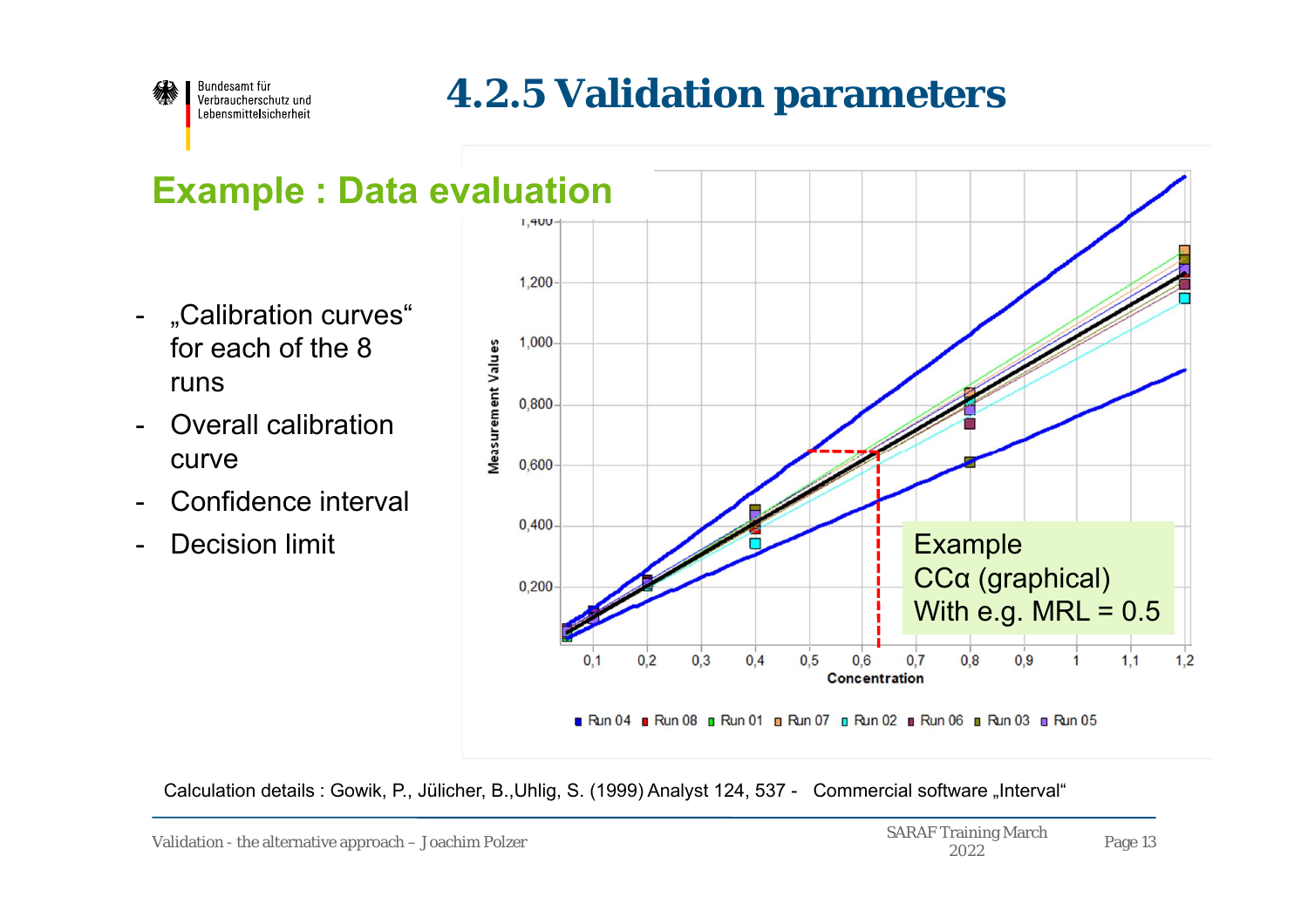

## **4.2.6 Interpretation of results**

#### **Further Data evaluation**

Uncertainty contributions (concentration dependent)

- rel. total uncertainty <sup>u</sup> ("within laboratory reproducibility")
- $\blacksquare$ Repeatability
- Additional uncertainty from standard solution uncertainty
- -Matrix uncertainty
- (…)



u(total)=√ {(u<sub>matrix</sub>)<sup>2</sup> +(u<sub>run</sub>) <sup>2</sup> +(u<sub>repeatability</sub>) <sup>2</sup> +(u<sub>recovery</sub>) <sup>2</sup> +(u<sub>standard</sub>) <sup>2</sup> }

**%**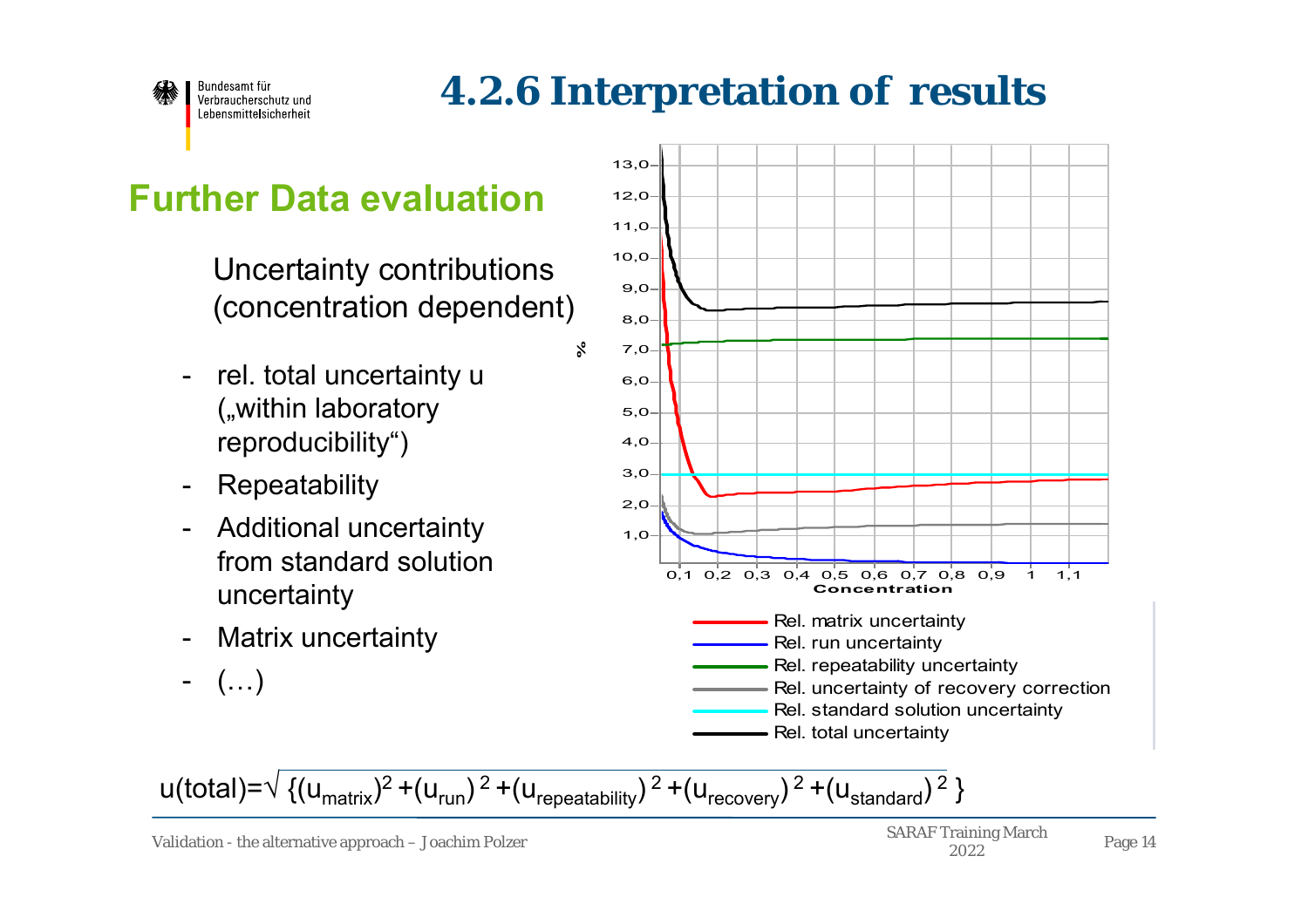

### **4.2.6 Interpretation of results**

### **"Bonus" Data Evaluation**

- $-$  Relative factor influences
- $\blacksquare$ **Graphical** evaluation of each factor
- $\blacksquare$  Overall factor evaluations



#### - Useful for methodoptimisations (extensions)

| <b>Factor</b>      | <b>Level</b>                                   | slope     | <b>Constant</b> |
|--------------------|------------------------------------------------|-----------|-----------------|
|                    |                                                | deviation | deviation       |
| matrix             | plasma $(+)$ ; serum $(-)$                     | 0.13      | 0.28            |
| <b>species</b>     | $turkey(+);$ pig(-)                            | 1.13      | 0.98            |
| operator           | unfamiliar $(+)$ ; familiar $(-)$              | $-2.56$   | $-1.18$         |
| amount of matrix   | $2 g(+); 1 g(-)$                               | 0.98      | 0.13            |
| storage of extract | direct analysis $(+)$ ; 2-3 days storage $(-)$ | $-0.23$   | $-0.01$         |
| filtration         | $yes (+); no(-)$                               | $-2.25$   | $-2.04$         |
| volume             | 200 uL (+); 120 uL final volume(-)             | 2.33      | 2.24            |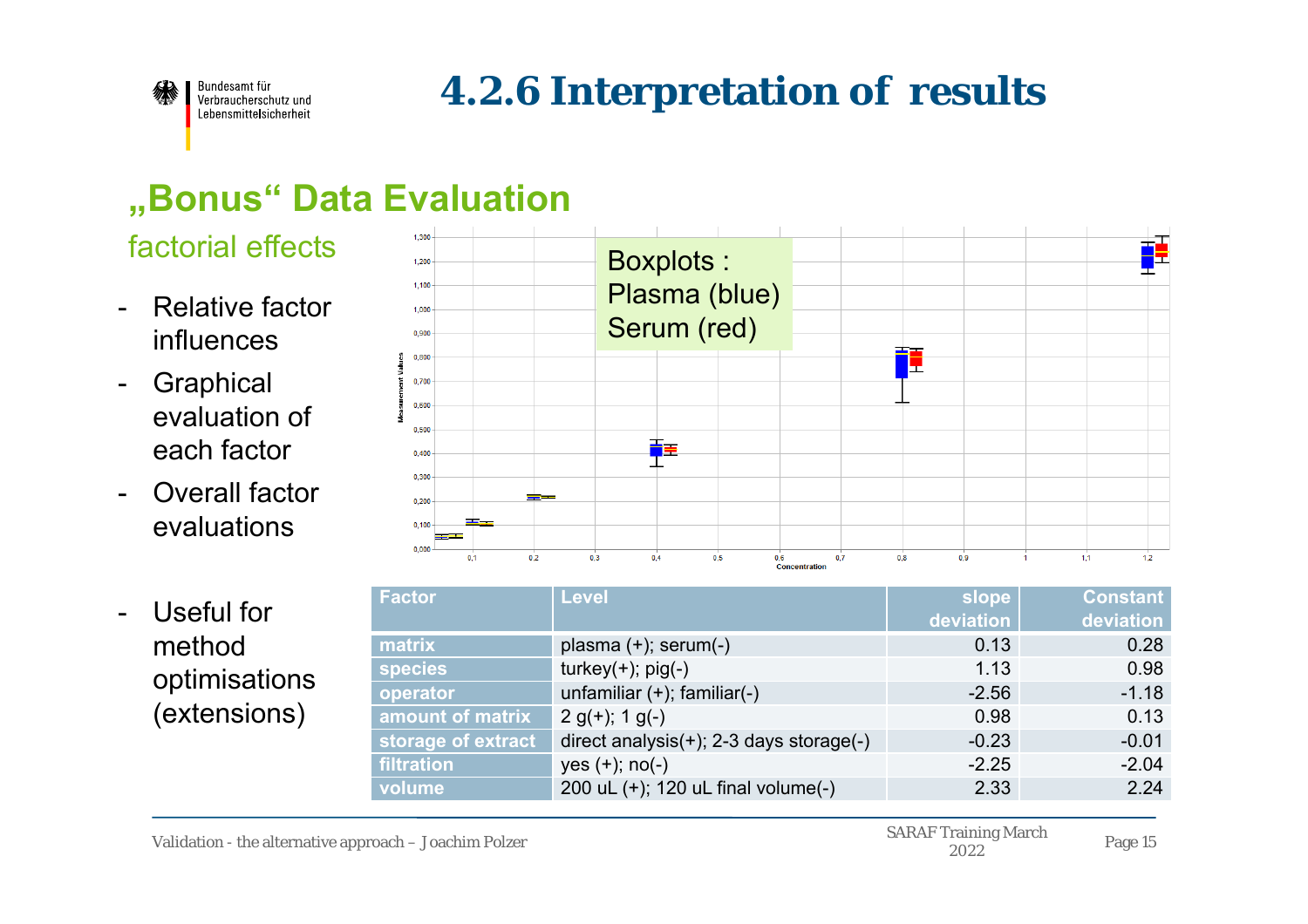

### **Validation report and fitness for purpose**

#### **Decision limit, recovery, repeatability and in-house reproducibility**

- evaluation of acceptance criteria for every analyte.
- - Example : method performance data for the determination of metronidazole (MNZ) in plasma and serum

| <b>Analyte</b> | <b>Calibration</b><br><b>interval</b> | <b>Number</b><br>of values | $CC\alpha$    | Recovery [%]<br>at CCα | Rel sR $[%]$<br>at CCα |
|----------------|---------------------------------------|----------------------------|---------------|------------------------|------------------------|
| <b>MNZ</b>     | $0.050 - 1.200$                       | 48                         | $0.072$ 107.0 |                        | 10.7                   |

= > requirements regarding the performance parameters are fulfilled)

- $\bullet$  **If acceptance criteria are not met**
	- Redefine **method applicability**
		- (e.g. confirmation  $\bm{\rightarrow}$  screening, exclusion of certain analytes)
	- Continue method development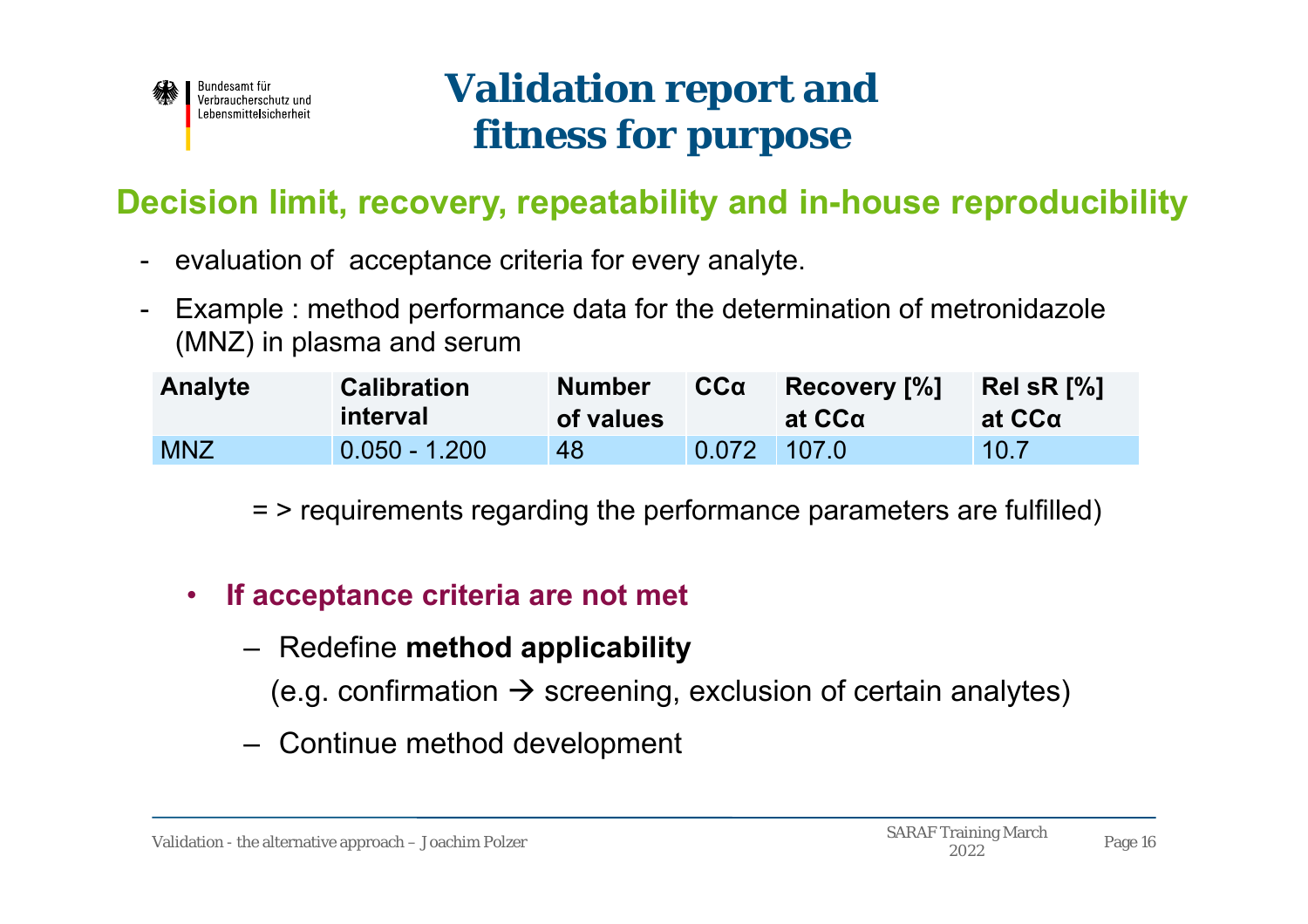

Bundesamt für<br>Verbraucherschutz und Lebensmittelsicherheit

### **Fit for purpose ??**

| Performance characteristic | Acceptance criteria                                                                                                                                                                                                                                                                                     |  |  |
|----------------------------|---------------------------------------------------------------------------------------------------------------------------------------------------------------------------------------------------------------------------------------------------------------------------------------------------------|--|--|
| Identification             | Sufficient amount of identification points as derived from the measurement<br>technique, see 1.2.3.3, Annex of Commission Implementing Regulation (EU)<br>No 11188/2018                                                                                                                                 |  |  |
| CCα                        | No numerical criteria<br>-authorised substances: higher than but as close to the MRL / ML as<br>analytically achievable<br>-prohibited / unauthorised substances with RPA: lower than or equal to<br>the RPA<br>-prohibited / unauthorised substances without RPA: as low as analytically<br>achievable |  |  |
| CCB                        | No numerical criteria<br>-authorised substances: lower than or equal to the MRL / ML<br>-prohibited / unauthorised substances with RPA: lower than or equal to<br>the RPA<br>-prohibited / unauthorised substances without RPA: as low as analytically<br>achievable                                    |  |  |
| Precision                  | Concentration dependant, see 1.2.2.2, Annex of Commission Implementing<br>Regulation (EU) No 11188/2018                                                                                                                                                                                                 |  |  |
| Trueness                   | Concentration dependant, see 1.2.2.1, Annex of Commission Implementing<br>Regulation (EU) No 11188/2018                                                                                                                                                                                                 |  |  |
| Stability                  | See 2.5                                                                                                                                                                                                                                                                                                 |  |  |
| Relative matrix effect     | See 2.10                                                                                                                                                                                                                                                                                                |  |  |
| Absolute recovery          | No fixed criteria for absolute recovery, specificity/selectivity and ruggedness.                                                                                                                                                                                                                        |  |  |
| Specificity / selectivity  | The results for these parameters shall be evaluated using expert knowledge.<br>The responsible scientist shall identify critical aspects which may require                                                                                                                                              |  |  |
| Ruggedness                 | method improvements.                                                                                                                                                                                                                                                                                    |  |  |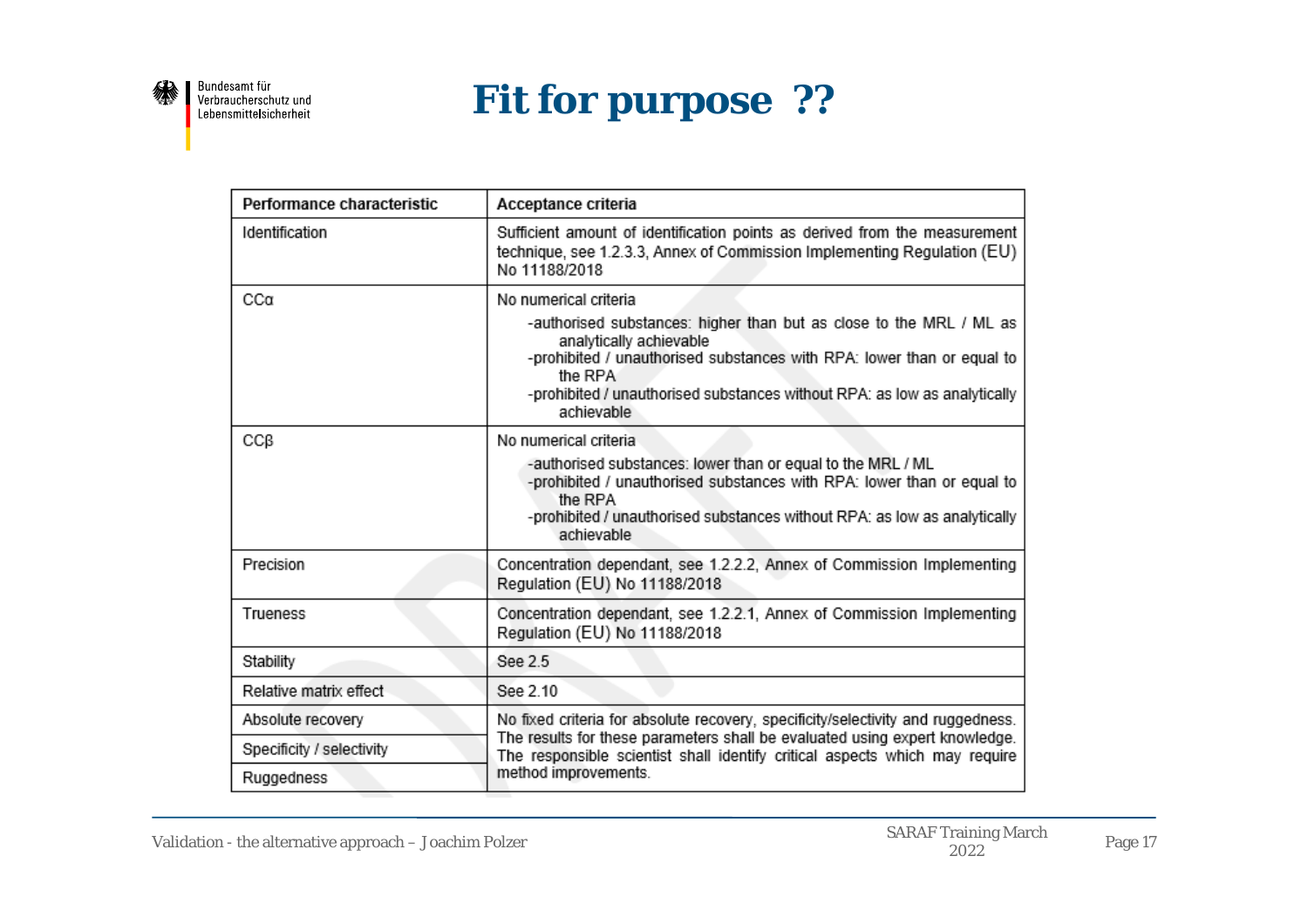

### **4.2.7 EURL Service**

- •Design of a study using EURL template
- • Prepared templates for methods validated in collaborative trials are available on the EURL website